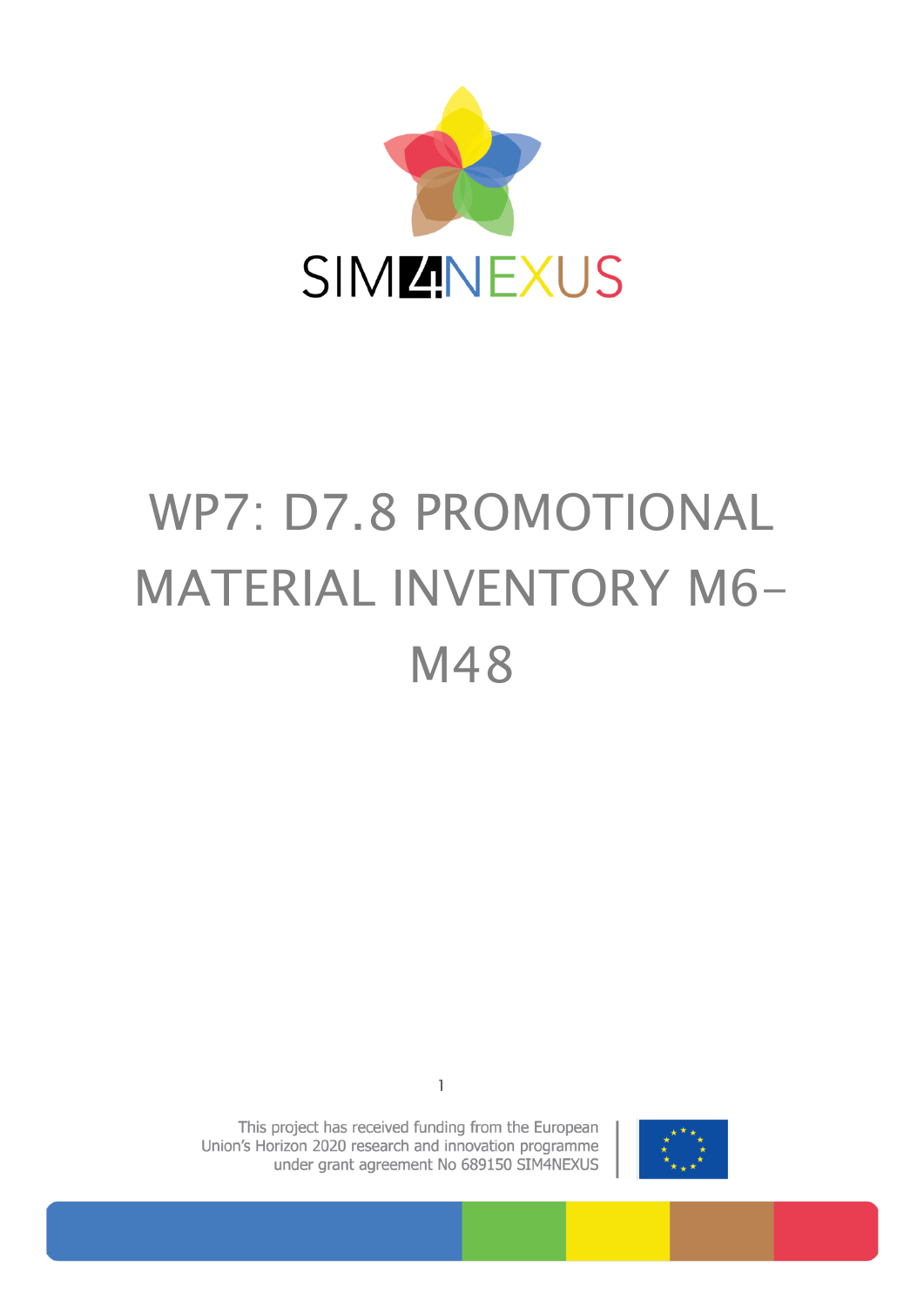| <b>PROJECT</b>               | Sustainable Integrated Management FOR the NEXUS of water-land-food-energy-<br>climate for a resource-efficient Europe (SIM4NEXUS) |
|------------------------------|-----------------------------------------------------------------------------------------------------------------------------------|
| <b>PROJECT NUMBER</b>        | 689150                                                                                                                            |
| <b>DELIVERABLE</b>           | WP7: D7.8 Promotional material inventory M6-M48                                                                                   |
| WP NAME/WP NUMBER            | WP7 (also relevant for WP2)                                                                                                       |
| <b>TASK</b>                  | Task 7.8 Coordination, monitoring and adaptation                                                                                  |
| <b>VERSION</b>               | Version 1b                                                                                                                        |
| <b>DISSEMINATION LEVEL</b>   | Public                                                                                                                            |
| <b>DATE</b>                  | 20/05/2020 (Date of delivery)                                                                                                     |
| <b>LEAD BENEFICIARY</b>      | FT.                                                                                                                               |
| <b>AUTHOR(S)</b>             | <b>Christine Matauschek</b>                                                                                                       |
| <b>ESTIMATED WORK EFFORT</b> | 0.05 PM (estimated)                                                                                                               |
| <b>REVIEWER</b>              | Guido Schmidt                                                                                                                     |
|                              |                                                                                                                                   |

| <b>COMMENTS</b> |  |
|-----------------|--|
|                 |  |

|                                        | <b>DOCUMENT HISTORY</b> |                         |                |
|----------------------------------------|-------------------------|-------------------------|----------------|
| <b>COMMENTS-DESCRIPTION OF ACTIONS</b> | <b>DATE</b>             | INITIALS/NAME           | <b>VERSION</b> |
| Internal Draft version                 | 24/04/2020              | Christine<br>Matauschek |                |
| QA                                     | 15 May 2020             | Guido Schmidt           | 1A             |
| <b>FINAL VERSION</b>                   | 20.05.2020              | Christine<br>Matauschek | 1B             |

**SIMMNEXUS**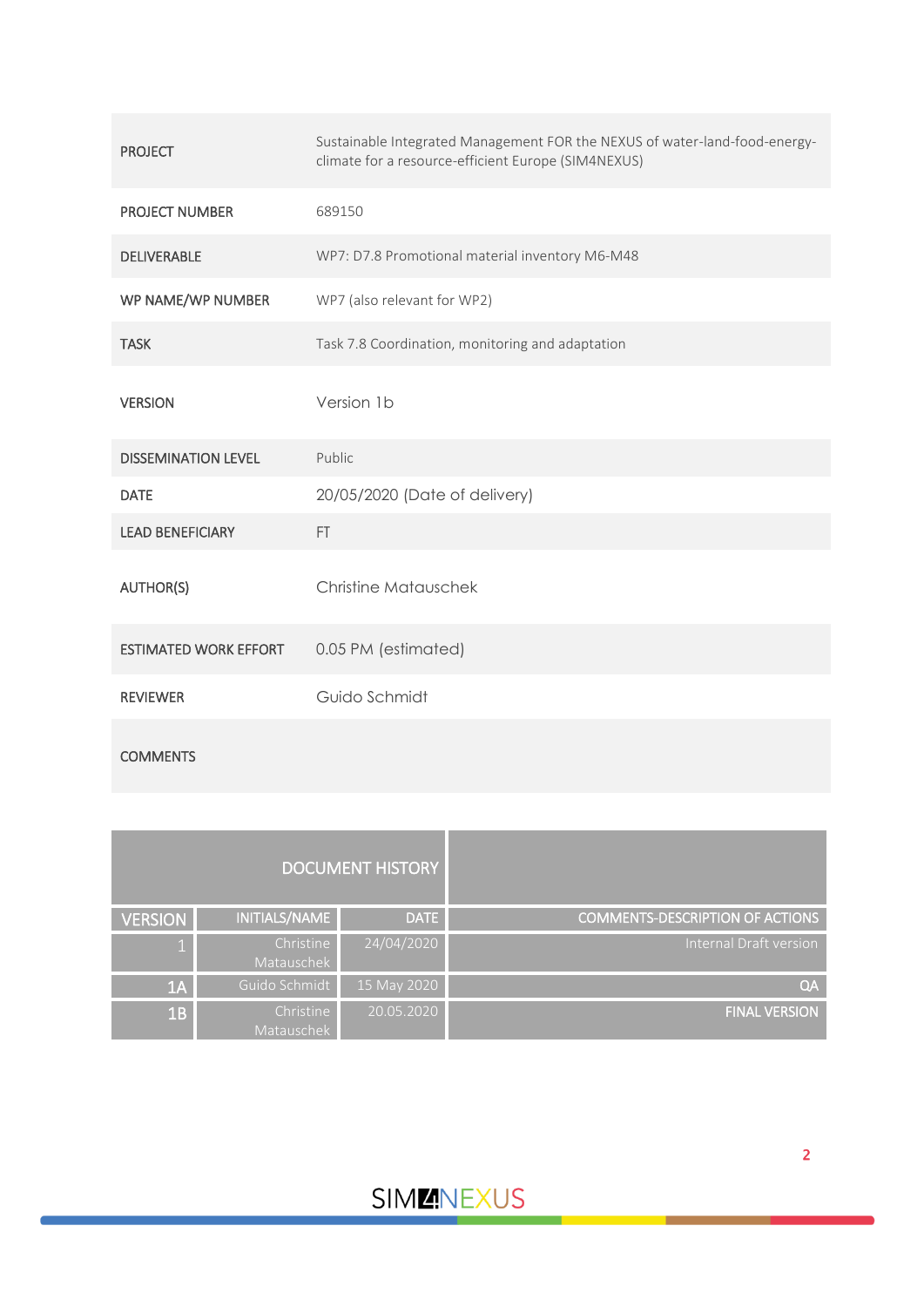## <span id="page-2-0"></span>Contents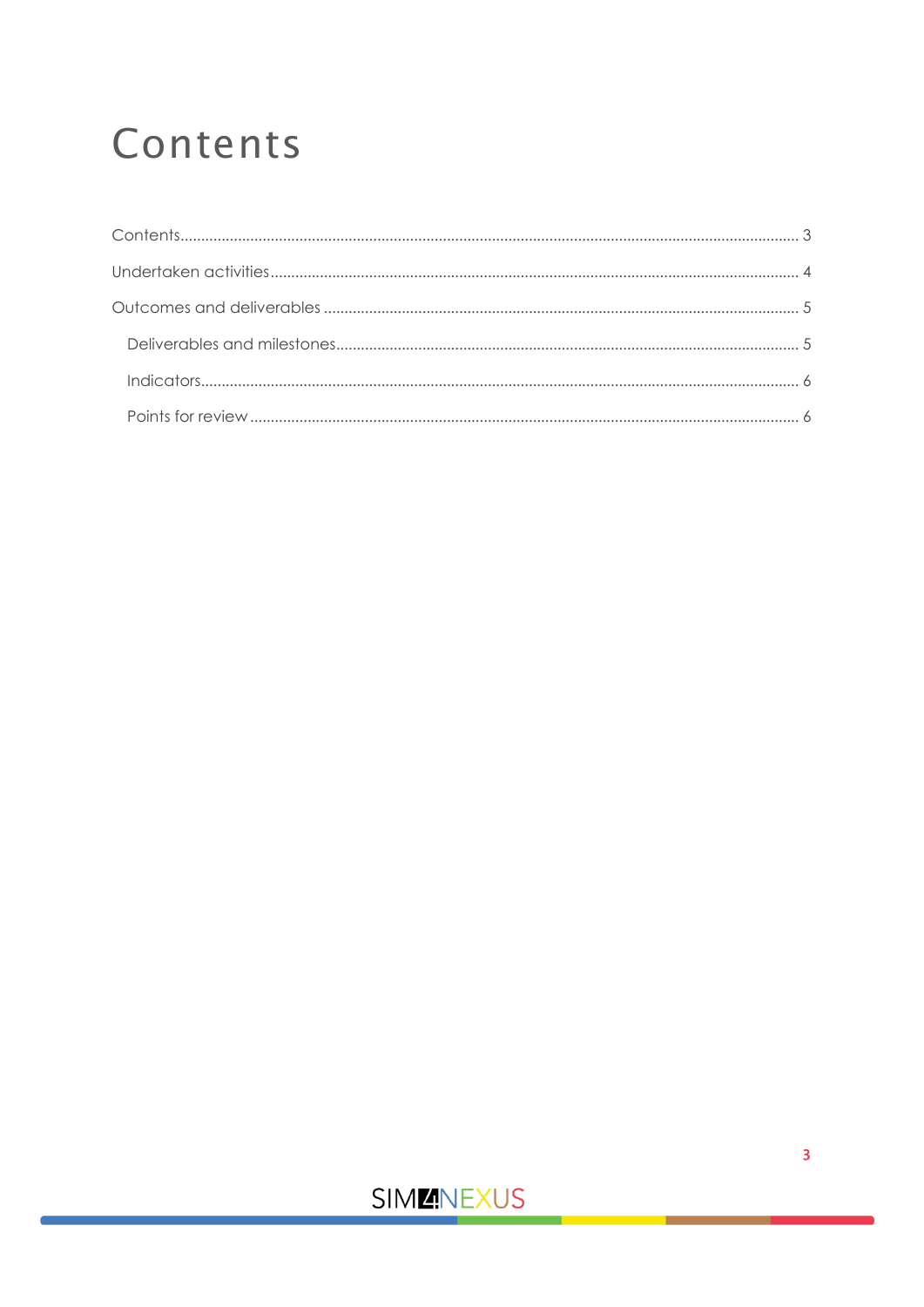### <span id="page-3-0"></span>Undertaken activities

Overall, **38 promotional materials have been published/used** by SIM4NEXUS with an overall impact of **addressing over 2000 people**. The materials reported in detail between M6 and M48 are the following:

- **M6:** Draft Project Flyer was produced and comments from the Consortium were collected; Draft Fact sheets for WP3 Models were produced and comments from the WP Lead were collected; Within the Sweden national case roughly **330 flyers** have been sent to potential stakeholders: 290 municipalities, 14 Swedish authorities, 10 research associations, 11 forest companies, 7 hydropower companies, 3 biofuel companies, 4 drinking water suppliers.
- **M7-9**: **Project flyer** designed and finalized; Project Flyer **translated into French, Maltese, and Latvian** for use in case studies; In the case study of Andalusia, we have contacted and have sent the SIM4NEXUS flyer to 25 people during the months of January and February; **7 fact sheets** were produced for thematic models for WP3.
- **M10-12**: The Promotional material inventory milestone report developed; All of the stakeholders contacted within Greek case study have received the SIM4NEXUS flyer in digital format; SIM4NEXUS flyer shared with several stakeholders in the France-Germany transboundary case, including a cluster of 20 researchers in a workshop on Resource management in the region; SIM4NEXUS flyers have been distributed to various stakeholders on national, regional and local levels in Latvia national case study.
- **M13-15:** Additional **informative handout** has been prepared by the Germany France transboundary case study for dissemination among German – speaking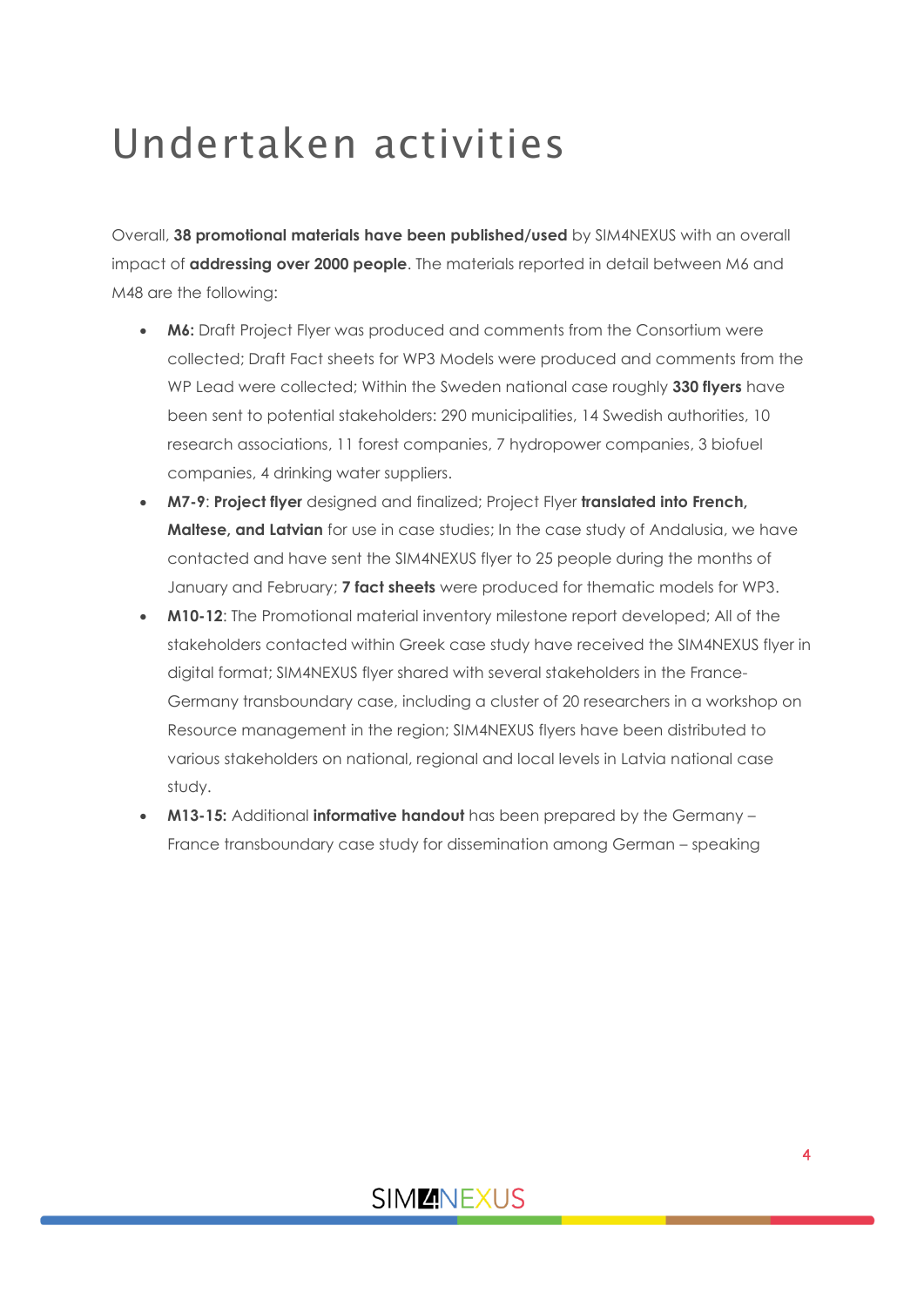stakeholders. It has been uploaded on the project website:

[http://sim4nexus.eu/userfiles/Deliverables/S4N\\_Flyer\\_German.pdf](http://sim4nexus.eu/userfiles/Deliverables/S4N_Flyer_German.pdf)

- **[M16-18:](file:///C:/Users/lro2/Documents/Projects/2016-P-01-Sim4Nexus/WP%207.8%20Coordination,monitoring/D7.9%20Monitoring%20report/Q6%20and%20Q7/%20ACTeon)** ACTeon developed a **flyer on SIM4NEXUS 1st year achievements** and distributed to 20 persons internally. The flyer is available to all SIM4NEXUS partners for dissemination.
- **M19-21:** No new activities to report
- **M22-24:** No new activities to report
- **M25-27:** No new activities to report
- **M28-30**: No new activities to report
- **M31-33**: No new activities to report
- **M34-36**: No new activities to report
- **M37-39**: No new activities to report
- **M40-42:** No new activities to report
- **M43-48**:
	- o The WP7 team creates a **final project brochure** for advertising purposes and to support the exploitation beyond the project time, the brochure will be edited in editable online and paper format;
	- o A serie of **18 videos** has been prepared to present the reflections of the project participants on their work regarding the Nexus approach and the added value of SIM4NEXUS. The videos are uploaded at: https://www.youtube.com/channel/UCLoZahG95F9oDZjtoGtLIQA
	- o A SIM4NEXUS **video** is being produced for dissemination and exploitation of the Serious Game. It is available at: https://www.youtube.com/watch?v=mFnOaSW82Bw&pbjreload=10.

### <span id="page-4-0"></span>Outcomes and deliverables

#### <span id="page-4-1"></span>Deliverables and milestones

| Deliverable/milestone                         | <b>Due</b> | <b>Initiated</b> | In progress | <b>Completed</b> | <b>Final</b><br>delivery<br>date |
|-----------------------------------------------|------------|------------------|-------------|------------------|----------------------------------|
| D7.8 Promotional material inventory<br>M6-M48 | M48        |                  |             | X                | May<br>2020                      |
|                                               |            |                  |             |                  |                                  |

#### **SIMMNEXUS**